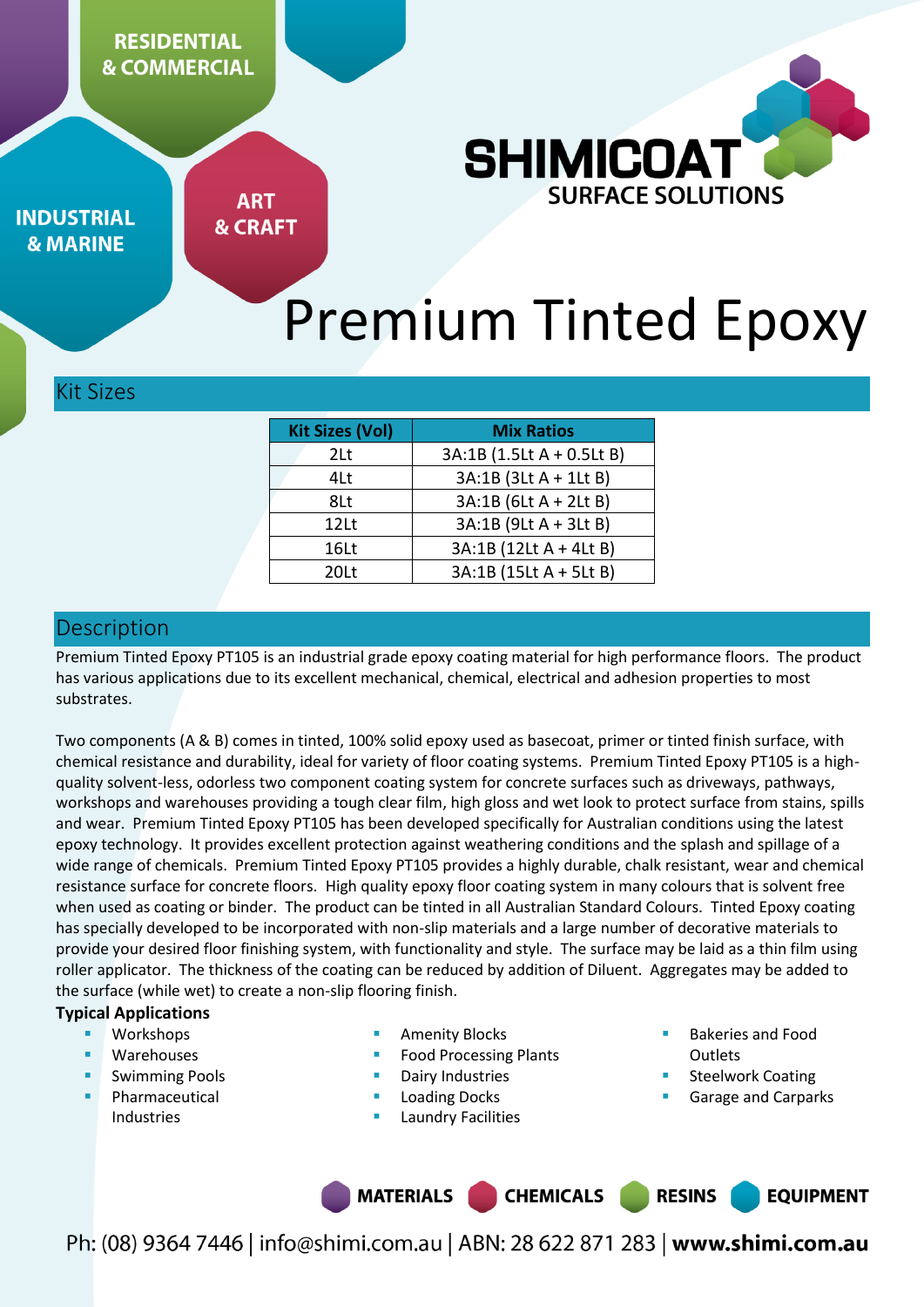

## Features

Premium Tinted Epoxy PT105 is supplied in two pack kit, Part A (Resin) and Part B (Curative or Hardener). Other parts such as pigment, flakes, decorative and non-slip materials can be supplied separately. Selected features of Tinted Epoxy Premium 105TP:

- Modern, Hygiene, Functional and Economical.
- Heavy duty clear or pigmented coating for concrete and polished concrete floors.
- Highly resistant to chemical attack and pedestrian or vehicular traffic.
- Can be used in conjunction with graded aggregates to produce durable decorative floor finishes.
- Long lasting and easily maintained with good resistance to a wide range of domestic and commercial chemicals.
- Solvent free when used as a clear unpigmented coating or binder.
- Outstanding water resistance.
- Seamless, easy to clean and maintain.
- Suitable for Flake Flooring systems, see SHIMI FLAKE flooring system.
- Superior Chemical Resistant Finished surface
- Excellent UV stability
- Solvent Free (Unless you apply Diluent for thickness control)
- Engineered formulation for trafficable area with high mechanical strength
- DIY Friendly, easy to apply and curable over a wide range of temperature
- Available with a wide range of Flakes for decorative concrete
- Ideally compatible for Non-Slip Flooring System.
- Modern, hygienic, functional and economical.

## Coverage

1L covers approximately 5sqm per coat (200micron thickness), depend on the conditions of the surface. First coat usually consumes more and the second coat less.

## Colour Chart

Standard Colours:

- **White N14**
- Black N61
- **Neutral Grey N23**
- Dark Grey N64
- Cream Y34
- Charcoal B64
- Terracotta R52
- Bright Blue B23
- Dark Brown X65

**EQUIPMENT** 

SHIMICOAT offers all Australian Standard AS2700 Colours, consisting of 206 colours. Please contact SHIMICOAT office for your custom design tint. Extra charges may apply.

# Applications

Roller, Brush or Squeegee.

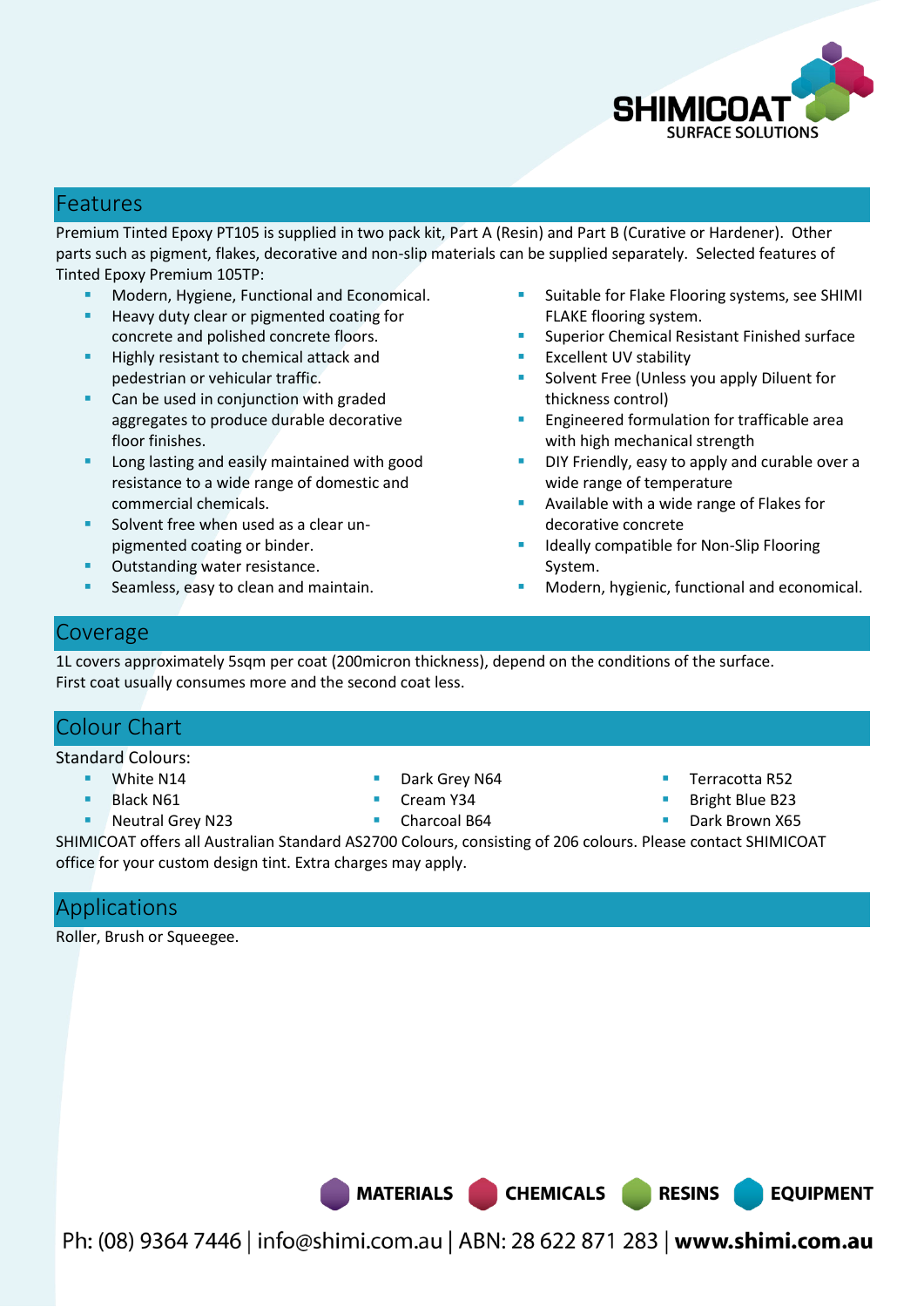

## Dry Time at 25°C

| Pot Life:           | 45 minutes at 25°C                                                 |  |  |
|---------------------|--------------------------------------------------------------------|--|--|
| <b>Tack Free:</b>   | 2-3 hours                                                          |  |  |
| Thin Film Set:      | 8 Hours (Min, depending on temperature and humidity)               |  |  |
| <b>Dry Cured:</b>   | 12-24 hours – Foot Traffic (depending on temperature and humidity) |  |  |
| <b>Fully Cured:</b> | 7 days (Vehicle Traffic)                                           |  |  |
| <b>Re-Coat:</b>     | Over night                                                         |  |  |

#### Clean Up

Thinner & Diluent (Blend of Solvents).

## Preparations

Clean and dry surface. Ensure surface to be coated is free of all dirt, grease, oil, paint, curing agents and other contaminants. Removal of Oil Contamination by degreaser and alkaline cleaning pressure wash Acid-wash to enhanced surface porosity and etch the surface. Ensure moisture free surface. Allow to completely dry, run Dry Test. Place a piece of plastic over a small area, tape the edges and leave for 1 hour. Remove plastic, if there is no moisture on either surface, concrete is sufficiently dry. Ideally, always consider surface grinding and removal of loose materials. Grinding is always advisable prior to application of all Shimicoat Epoxy products, to maximize adhesion. For further information, please refer to SHIMICOAT Instruction for "Surface Preparations".

## Specifications

Physical & Chemical properties of Tinted Epoxy Premium 105TP:

| 3A:1B (Volume) or 4.5A:1B (Weight)                   |  |  |
|------------------------------------------------------|--|--|
| For Example: $3$ Lt of A (4.5Kg) & 1Lt of B (1Kg)    |  |  |
| 45min                                                |  |  |
| Available in All Australian Standard AS 2700 Colours |  |  |
| 1.4                                                  |  |  |
| Roller Application (200micron) - 0.2Kg of Blend per  |  |  |
| sqm                                                  |  |  |
| 140                                                  |  |  |
| 24Hours                                              |  |  |
| 7 Days                                               |  |  |
| >70                                                  |  |  |
| $>15$                                                |  |  |
| $>15$                                                |  |  |
| >81                                                  |  |  |
| 0.056 g/1000 cycle                                   |  |  |
|                                                      |  |  |

MATERIALS CHEMICALS RESINS

**EQUIPMENT**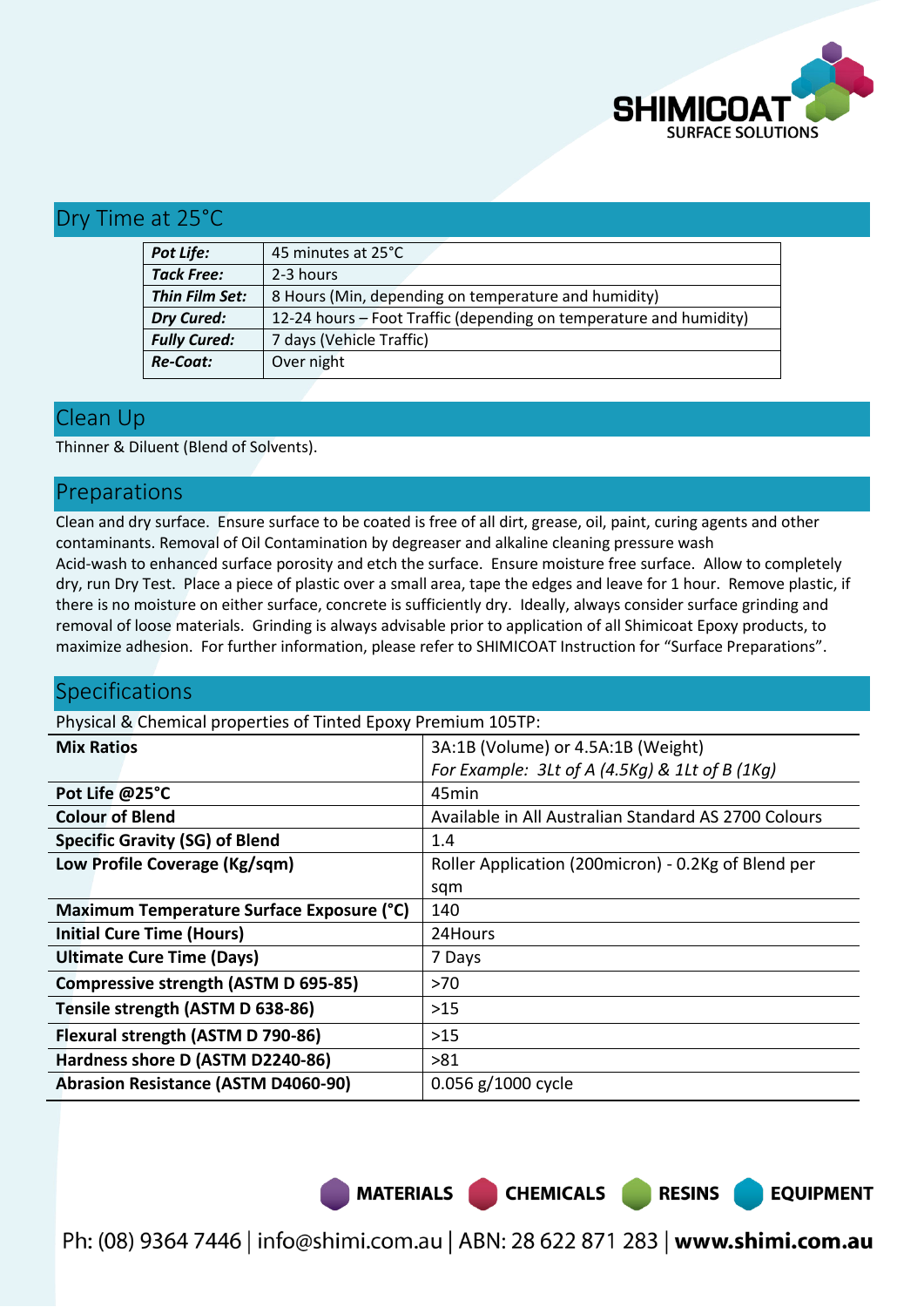

|  | Media       | Reagent                                                             | Rating                                   |               |
|--|-------------|---------------------------------------------------------------------|------------------------------------------|---------------|
|  |             | Hydrochloric Acid                                                   |                                          | B             |
|  |             | Sulphuric Acid                                                      |                                          | $\mathsf{C}$  |
|  | Acids       | Acetic Acid                                                         | $\bf{B}$                                 |               |
|  |             | Nitric Acid (10% max)                                               | $\overline{C}$                           |               |
|  |             | Phosphoric Acid (25% max)                                           |                                          | $\, {\bf B}$  |
|  |             | Sodium Hydroxide                                                    |                                          | $\mathbf{B}$  |
|  |             | Ammonium Hydroxide                                                  |                                          | A             |
|  | Alkalis     | Potassium Hydroxide                                                 |                                          | B             |
|  |             | Sodium Hypochlorite (Bleach)                                        |                                          | $\mathbf{A}$  |
|  |             | Xylene                                                              |                                          | $\mathbf{A}$  |
|  |             | Methyl Ethyl Ketone (MEK)                                           |                                          | $\mathcal{C}$ |
|  |             | Diesel                                                              |                                          | A             |
|  | Solvents    | Ethanol                                                             |                                          | A             |
|  |             | Acetone                                                             |                                          | B             |
|  |             | Kerosene                                                            |                                          | A             |
|  |             | Petrol                                                              |                                          | A             |
|  |             | Wine & Beer                                                         |                                          | А             |
|  | <b>Code</b> | <b>Resistance</b>                                                   | <b>Description</b>                       |               |
|  | A           | Excellent                                                           | Suitable for Long term immersion         |               |
|  | B           | Good                                                                | Suitable for Short-term immersion (Max 3 |               |
|  | days)       |                                                                     |                                          |               |
|  | C           | Very short contact time is OK, spill and splash<br>Caution          |                                          |               |
|  | D           | Danger                                                              |                                          |               |
|  |             | Indicative reference only. Tested in laboratory conditions at 25°C. |                                          |               |

Specific resistance properties of Tinted Epoxy Premium 105TP, in harsh chemicals.

Resistance properties of Tinted Epoxy Premium 105TP:

| <b>Heat Resistant</b>   | $140^{\circ}$ C                                                                                     | <b>Alkalis</b>            | <b>Resist Short term</b><br>immersion in all<br>alkalis.                              |
|-------------------------|-----------------------------------------------------------------------------------------------------|---------------------------|---------------------------------------------------------------------------------------|
| <b>Weather Proofing</b> | All Epoxy Coatings<br>may yellow with<br>time. Weatherproof<br>top coat may be used<br>if required. | <b>Salts &amp; Brines</b> | Resist continuous or<br>long-term immersion<br>in all Salts & Brine<br>systems.       |
| <b>Solvents</b>         | Resistant to most<br>hydrocarbon solvents<br>and alcohols.                                          | Water                     | Excellent resist to<br>continuous or long<br>term immersion in<br>fresh & Salt Water. |
| <b>Acids</b>            | Resist splash and<br>spills in all acids.                                                           | <b>Abrasion</b>           | Excellent when fully<br>cured (7 Days)                                                |

MATERIALS CHEMICALS RESINS